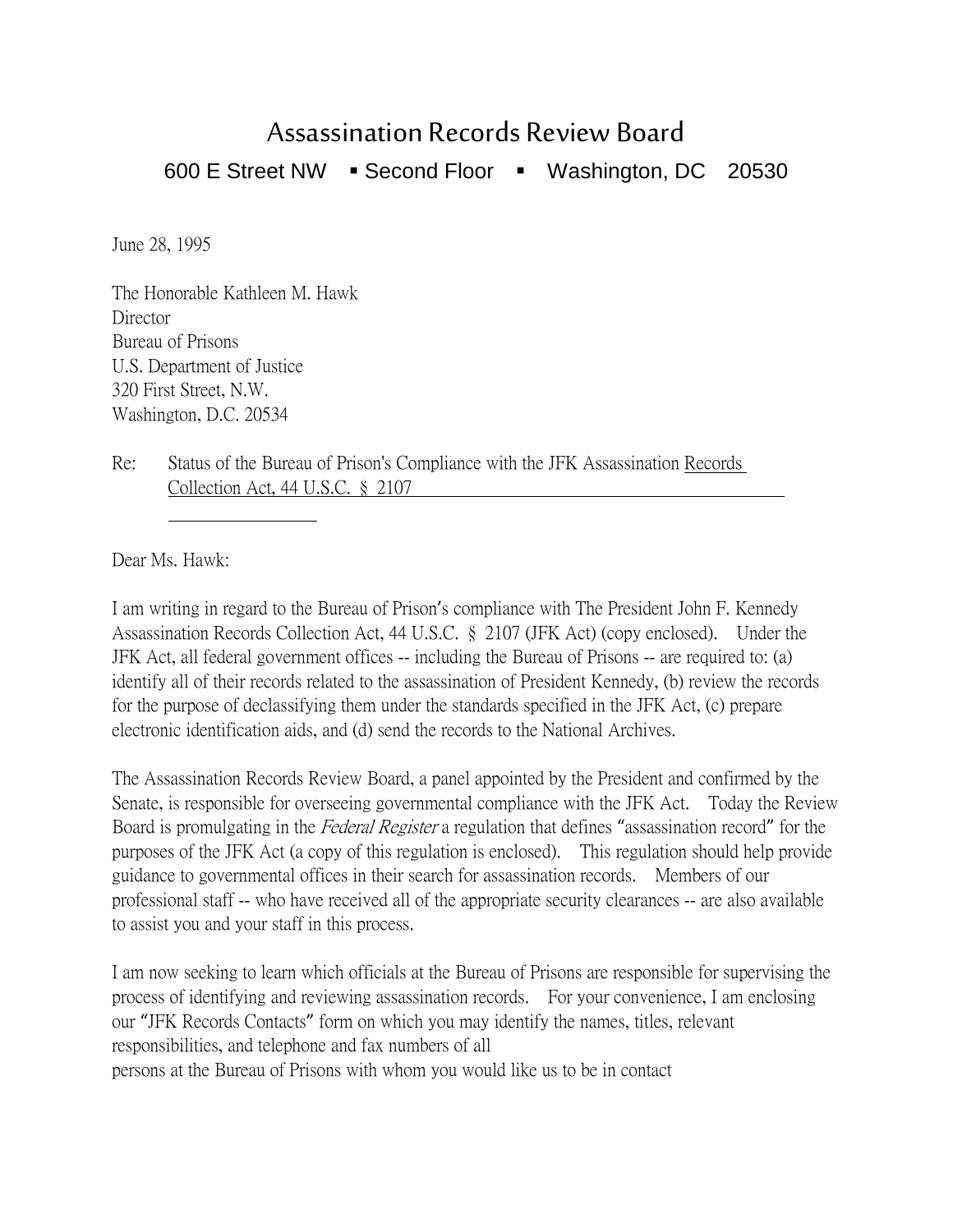$\overline{a}$ Telephone: (202) 724-0088 Facsimile: (202) 724-0457

regarding the Bureau of Prison's compliance with the law. I am particularly interested in your identifying the person responsible for preparing your electronic identification aids.

We look forward to working with the Bureau of Prisons to further the important objectives of the JFK Act. Please feel free to contact me if I can be of any assistance.

Sincerely yours,

David G. Marwell Executive Director

Enclosures

cc: Janet Reno, Attorney General